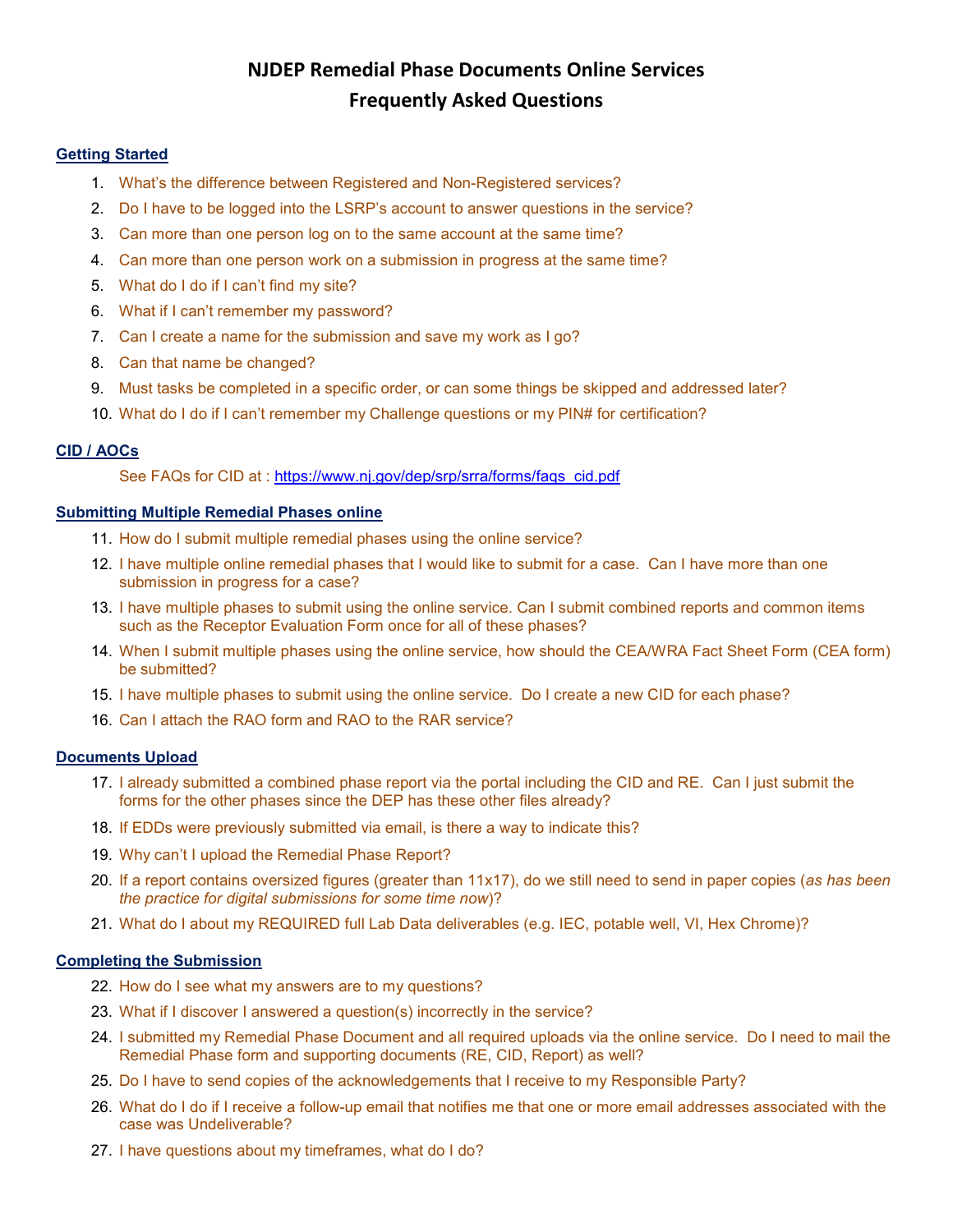## <span id="page-1-0"></span>**Getting Started**

#### **1. What's the difference between Registered and Non-Registered services?**

For Registered services you need an ID and password. All of the LSRP services are registered services. For Non-Registered services you do not need an ID and Password. Your License fees and LSRP yearly fees can be paid through the Non-Registered services. Your Responsible Party can log in and do that themselves.

#### <span id="page-1-1"></span>**2. Do I have to be logged into the LSRP's account to answer questions in the service?**

No. Any person can prepare the service all the way to the Certification page, the LSRP logs in to their own account, clicks Certifications tab, views the service summary, and when satisfied, certifies.

#### <span id="page-1-2"></span>**3. Can more than one person log on to the same account at the same time?**

No.

<span id="page-1-3"></span>**4. Can more than one person work on a submission in progress at the same time?** No.

#### <span id="page-1-4"></span>**5. What do I do if I can't find my site?**

The name of your site should be found on your Confirmed Discharge Notification, General Information Notice, or Notice of Intent. You can also use the search features in Data Miner, (<http://www.nj.gov/dep/opra/online.html>) which allows you to search sites based on County and Municipality. If you still can't find your site, you can call the SRP DEP Help-line at (609) 292-2943.

#### <span id="page-1-5"></span>**6. What if I can't remember my password?**

On the login page select >> Forgot my password>> and follow the instructions from there.

#### <span id="page-1-6"></span>**7. Can I create a name for the submission and save my work as I go?**

The name is prepopulated with a simple submission unique ID number and the PI number and name in the Submission Name page, but can be freely edited by the user. The name is used to help identify the service in your Workspace. It is possible to save and complete the service later. Each page is saved after you pass it and long pages have a save button.

#### <span id="page-1-7"></span>**8. Can that name be changed?**

It is possible but inadvisable because the name is created/entered near the beginning and the user will need to go forward again through every page.

#### <span id="page-1-8"></span>**9. Must tasks be completed in a specific order, or can some things be skipped and addressed later?**

It is not possible to Skip forward. Use the status bar on the left to navigate to previous screens. However, it is a complex service and we do not advise skipping around. The Online Instructions are on the SRP forms page and include every question. We recommend that the answers be prepared and all the required files should be ready before starting a service. Prepared users can complete a service in less than 15 minutes, probably less.

## <span id="page-1-9"></span>**10. What do I do if I can't remember my Challenge questions or my PIN# for certification?**

You can change your PIN# in your User Profile. Select |Change Cert PIN| and follow the instructions from there. There are also buttons on the certification page that allows you to change your PIN# and/or challenge questions.

#### <span id="page-1-10"></span>**Submitting Multiple Remedial Phases online**

#### **11. How do I submit multiple remedial phases using the online service?**

Complete and certify the online services in the following order: RIR-RAW-RAR. A remedial phase may be omitted if that phase is not applicable to the case, or has already been submitted. Do not prepare or certify the remedial phases out of order. Complete and certify each remedial phase before beginning the next remedial phase service.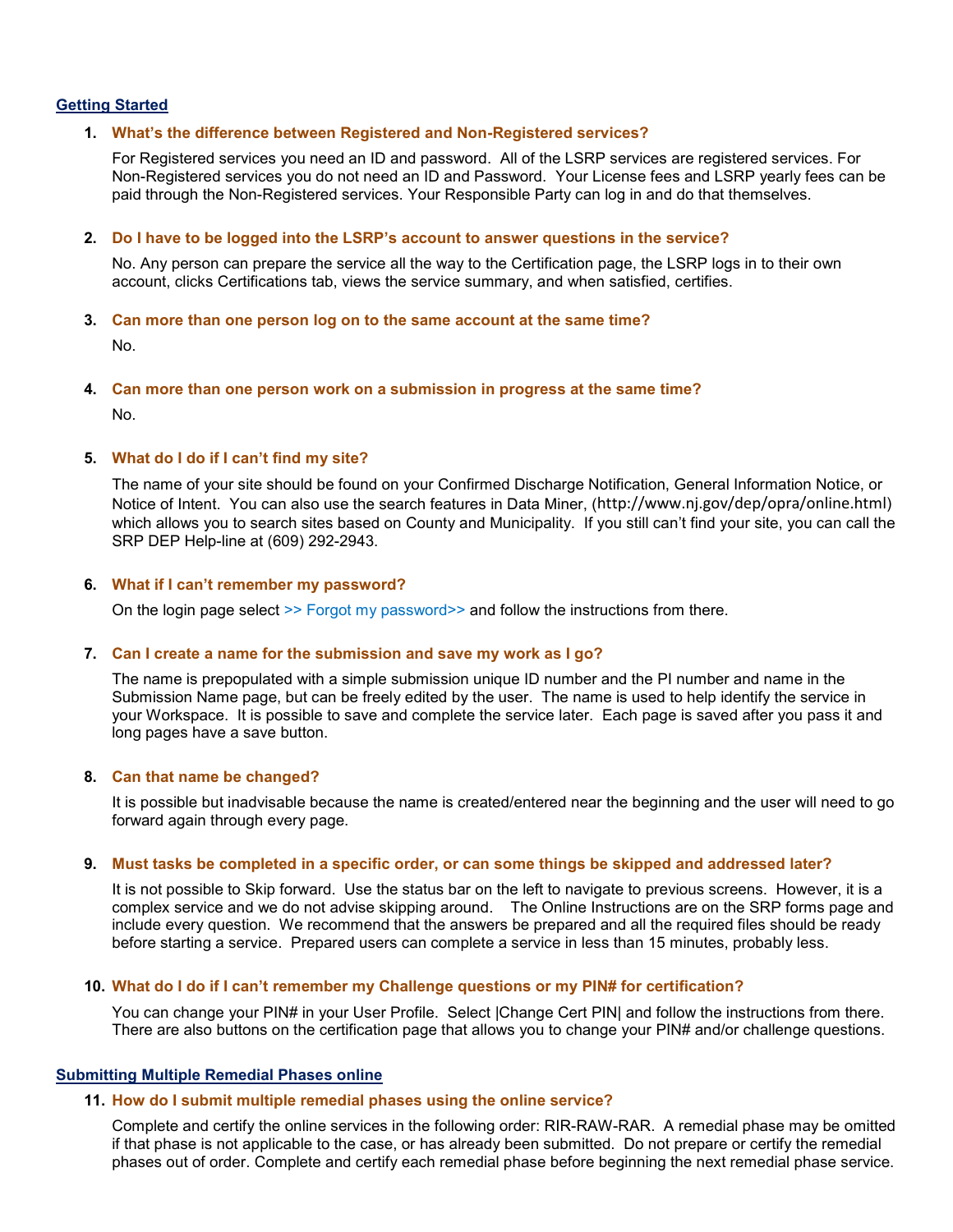There is no shortcut to move from one remedial phase to the next. You must start at the LSRP Service Selection screen to begin each remedial phase submission.

### <span id="page-2-0"></span>**12. I have multiple online remedial phases that I would like to submit for a case. Can I have more than one submission in progress for a case?**

Do not start another or the next remedial phase submission before receiving an email acknowledging the first submission has been received. If you create two or more in progress submissions for the same case, additional AOCs will be created.

#### <span id="page-2-1"></span>**13. I have multiple phases to submit using the online service. Can I submit combined reports and common items such as the Receptor Evaluation Form once for all of these phases?**

You can submit a combined report, but it must be submitted with each service as each online service is a standalone service. The Receptor Evaluation Form must be submitted with each service that requires that form, however see FAQ 21 regarding Classification Exception Area/Well Restriction Area Fact Sheet Form (CEA form) submittal.

### <span id="page-2-2"></span>**14. When I submit multiple phases using the online service, how should the CEA/WRA Fact Sheet Form (CEA form) be submitted?**

Although a combined report should be submitted with each service, a duplicate CEA form and CEA proposal (i.e., CEA package) should not be submitted with each online service. If only a RIR and RAW are submitted at the same time, submit all CEA forms/proposals only through the RIR Online Service; do not include them with the RAW Online Service. If submitting the RIR, RAW and RAR concurrently, also submit any CEA packages only through the RIR Online Service. If a ground water remedial action permit (GW-RAP) application is to be submitted at the same time, a duplicate CEA package for contaminants not from historic fill or historically applied pesticides should be submitted with the GW-RAP application as directed in the associated instructions.

#### <span id="page-2-3"></span>**15. I have multiple phases to submit using the online service. Do I create a new CID for each phase?**

Use the same CID, but update the AOC Status, Status Date, RA Type, and Activity as appropriate for each service. Complete and certify each remedial phase service in the order RIR-RAW-RAR before beginning the next remedial phase service.

# <span id="page-2-4"></span>**16. Can I attach the RAO form and RAO to the RAR service?**

No, do not attach any RAO items to the RAR service. Send the RAO submission to BCAIN as a stand-alone submission package. Do not attach any other remedial phase submissions (PA, PA/SI, SI) to any online remedial phase service. Send those remedial phase submissions to BCAIN.

#### <span id="page-2-5"></span>**Documents Upload**

## **17. I already submitted a combined phase report via the portal including the CID and RE. Can I just submit the forms for the other phases since the DEP has these other files already?**

No. Each Remedial Phase Report submission should be complete for that phase. Each submission needs a CID, a Remedial Phase Report, and all other forms and attachments that pertain to that remedial phase.

#### <span id="page-2-6"></span>**18. If EDDs were previously submitted via email, is there a way to indicate this?**

A comment field is available on the submission name page at the beginning of the service. In the comments box you may indicate that the EDD was already emailed. Then in the attachment upload page, click the bypass checkbox for the EDD upload if previously submitted by e-mail.

#### <span id="page-2-7"></span>**19. Why can't I upload the Remedial Phase Report?**

Some common reasons as to why you can't load a report are:

- a) You may need to refresh your cache.
- b) You're not using a compatible browser. When you log into our portal system there is a list of compatible browsers. We recommend that you use FireFox or IE 10 for an optimal experience. Do not use Chrome.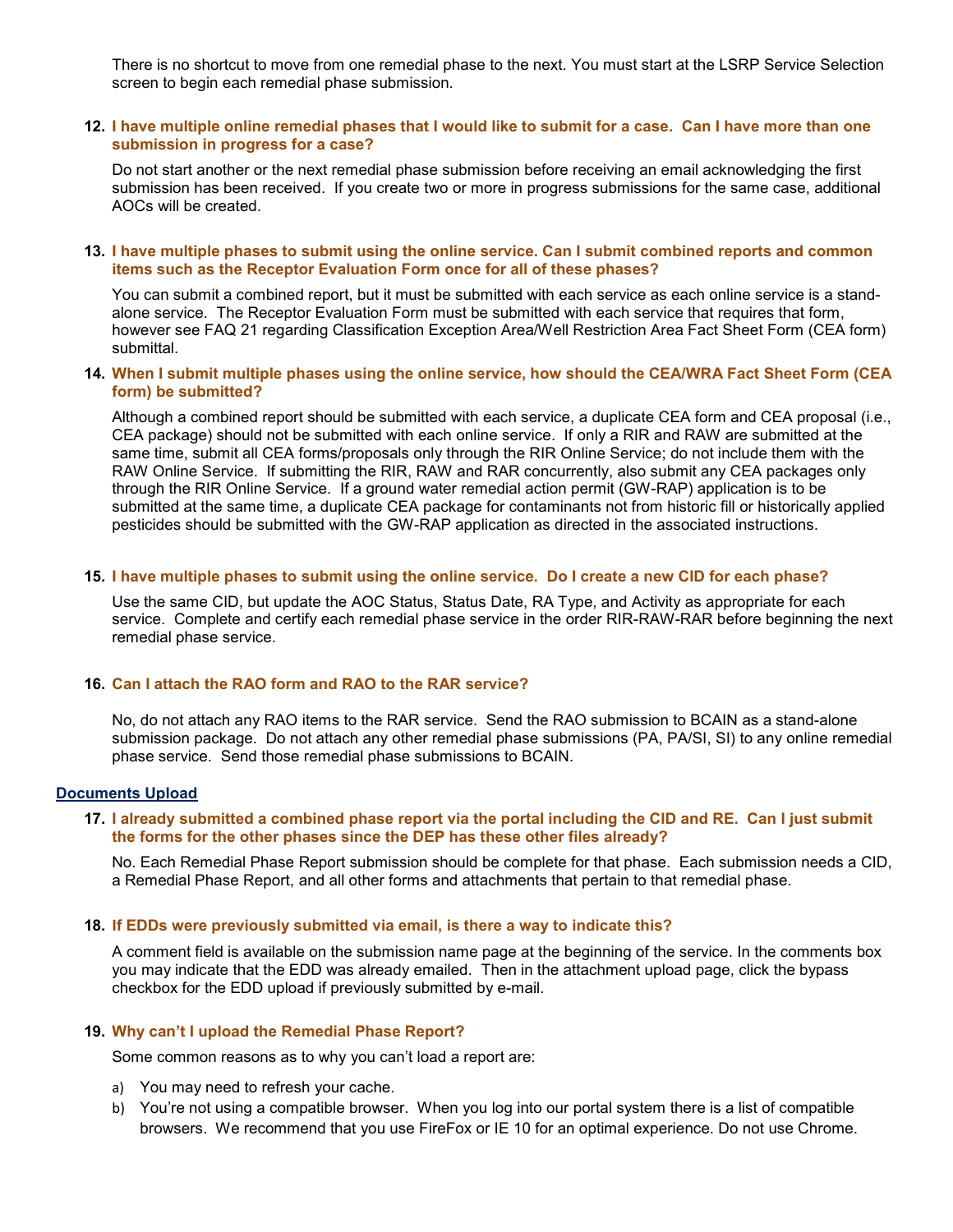c) You don't have Java installed on your computer. If you don't have the application, follow the Java Setup instructions below.

## **Java Setup (one time only)**

- 1. Close all browsers (internet Explorer, Firefox)
- 2. Go to [http://java.com/en/.](http://java.com/en/) Click 'Do I have Java?'
- 3. Click 'Verify Java Version'
- 4. Click the checkbox under 'Do not show this again… and click 'Run'
- 5. Follow the download and install steps if you do not have the current version.
- d) Your internet provider has not listed the NJDEP site listed as a supported site. If you receive security errors, follow the Configuring Java instructions below

# **Configuring Java**

To prevent a possible security certificate error you need to take the following steps:

- 1. Copy this link to the clipboard: [https://www9.state.nj.us/DEP\\_RSP/Orchestrate.do](https://www9.state.nj.us/DEP_RSP/Orchestrate.do)
- 2. Click on "Start" (windows icon), then "All Programs"
- 3. Select the Java folder, then select Configure Java
- 4. Click on the Security tab
- 5. Click Edit Site List
- 6. Click Add
- 7. Click in the row that appears and while holding down the ctrl key, type v to paste
- 8. Click OK, OK
- 9. Restart your browser

## <span id="page-3-0"></span>**20. If a report contains oversized figures (greater than 11x17), do we still need to send in paper copies (***as has been the practice for digital submissions for some time now***)?**

No. You do not need to send in paper copies for reports submitted in the online service. However, it will be very helpful for the Bureau of inspection and Review if large format Maps and Figures be split out and uploaded in the Maps and Figures page of the Remedial Phase Service to facilitate inspection.

# <span id="page-3-1"></span>**21. What do I about my REQUIRED full Lab Data deliverables (e.g. IEC, potable well, VI, Hex Chrome)?**

Send in through normal process to ODQ, paper copy within 30 days of receipt of lab results with the Full Lab Deliverables form.

## <span id="page-3-2"></span>**Completing the Submission**

# **22. How do I see what my answers are to my questions?**

If you are on the certifications page, you can select the View button that is located towards the right of the page. Otherwise the best place to find your answers is from My Workspace page. From My Workspace in the In Progress grid, find your service ID and click on the Summary button.

## <span id="page-3-3"></span>**23. What if I discover I answered a question(s) incorrectly in the service?**

The questions you see in the service can change depending on the answers you gave to previous questions. Therefore, it is likely that such issues may require the submission to be withdrawn. All of the questions are available in the Online instructions. Be prepared to answer the questions before entering the service. Email Bureau of Inspection and Review at: [srpbir@dep.nj.gov](mailto:srpbir@dep.nj.gov) with the issue and they will let you know if you need to withdraw the submission. If you need to withdraw your submission for any reason, please copy the responsible party and provide a brief statement identifying what phase(s) you intend to withdraw then send it to the Inspector or Reviewer who is auditing your case or if it is unassigned send it to BIR at the email address above.

#### <span id="page-3-4"></span>**24. I submitted my Remedial Phase Report and all required uploads via the online service. Do I need to mail the Remedial Phase form and supporting documents (RE, CID, Report) as well?**

No. If you have submitted the Remedial Phase Report online do not submit the paper form and do not mail in documents that you submitted online. However, If you bypassed any of the required uploads you still have to mail the required documents with the transmittal sheet that is located on the last page of your acknowledgement email